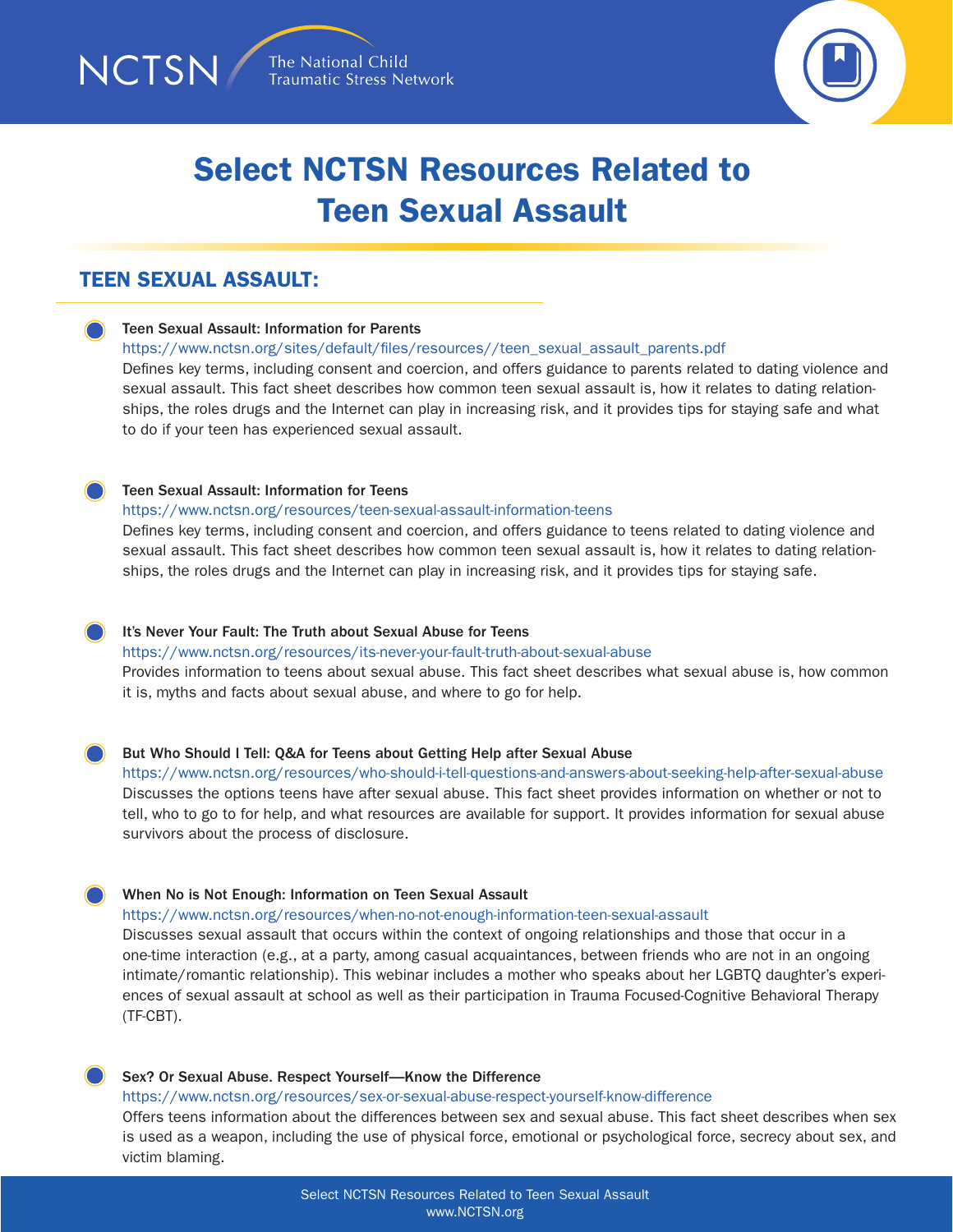# ACQUAINTANCE RAPE:

**NCTSN** 

### Acquaintance Rape: Information for Parents and Caregivers

#### <https://www.nctsn.org/resources/acquaintance-rape-information-parents-and-caregivers>

Defines acquaintance rape, discusses the occurrence of acquaintance rape, and offers suggestions to parents on how they can protect their children. This fact sheet also offers suggestions to parents on how to help a teen victim of acquaintance rape, including resources for keeping teens safe. This fact sheet is a part of Caring for Kids: What Parents Need to Know about Sexual Abuse.

#### Preventing Acquaintance Rape: A Safety Guide for Teens

#### <https://www.nctsn.org/resources/preventing-acquaintance-rape-safety-guide-teens>

Offers teens information about acquaintance rape. This fact sheet provides information on what acquaintance rape is, how common it is, what date rape drugs are, how to stay safe, and common myths and facts about acquaintance rape.

#### What Do I Do Now? A Survival Guide for Victims of Acquaintance Rape

#### <https://www.nctsn.org/resources/what-do-i-do-now-survival-guide-victims-acquaintance-rape>

Offers survivors of acquaintance rape information on what they can do now. This fact sheet, a part of Caring for Kids: What Parents Need to Know About Sexual Abuse, describes what acquaintance rape is and what to do afterwards, including reporting the crime, getting a medical exam, and seeing a counselor. It also discusses common reactions and some misconceptions about acquaintance rape.

### ADDITIONAL RESOURCES ON SEXUAL ABUSE:

#### LGBTQ Youth and Sexual Abuse

#### <https://www.nctsn.org/resources/lgbtq-youth-and-sexual-abuse-information-mental-health-professionals>

Provides a short glossary of relevant terms and a chart delineating the continuums of sex, gender, and sexual orientation. This fact sheet offers summaries of issues concerning LGBTQ youth and their parents related to sexual orientation and sexual abuse; a table of common myths and stereotypes about LGBTQ youth and sexual abuse; recommendations for practitioners and agencies on counseling LGBTQ youth; and guidance in treating LGBTQ youth following sexual abuse.

#### Staying Safe While Staying Connected: Facts and Tips for Teens

#### <https://www.nctsn.org/resources/staying-safe-while-staying-connected-facts-and-tips-teens>

Provides information to teens about staying safe while they are online. This fact sheet describes why sexting is not smart and how sexts can be used to hurt or bully. It offers tips for keeping teens safe when they are online, including privacy settings and protecting their identity.